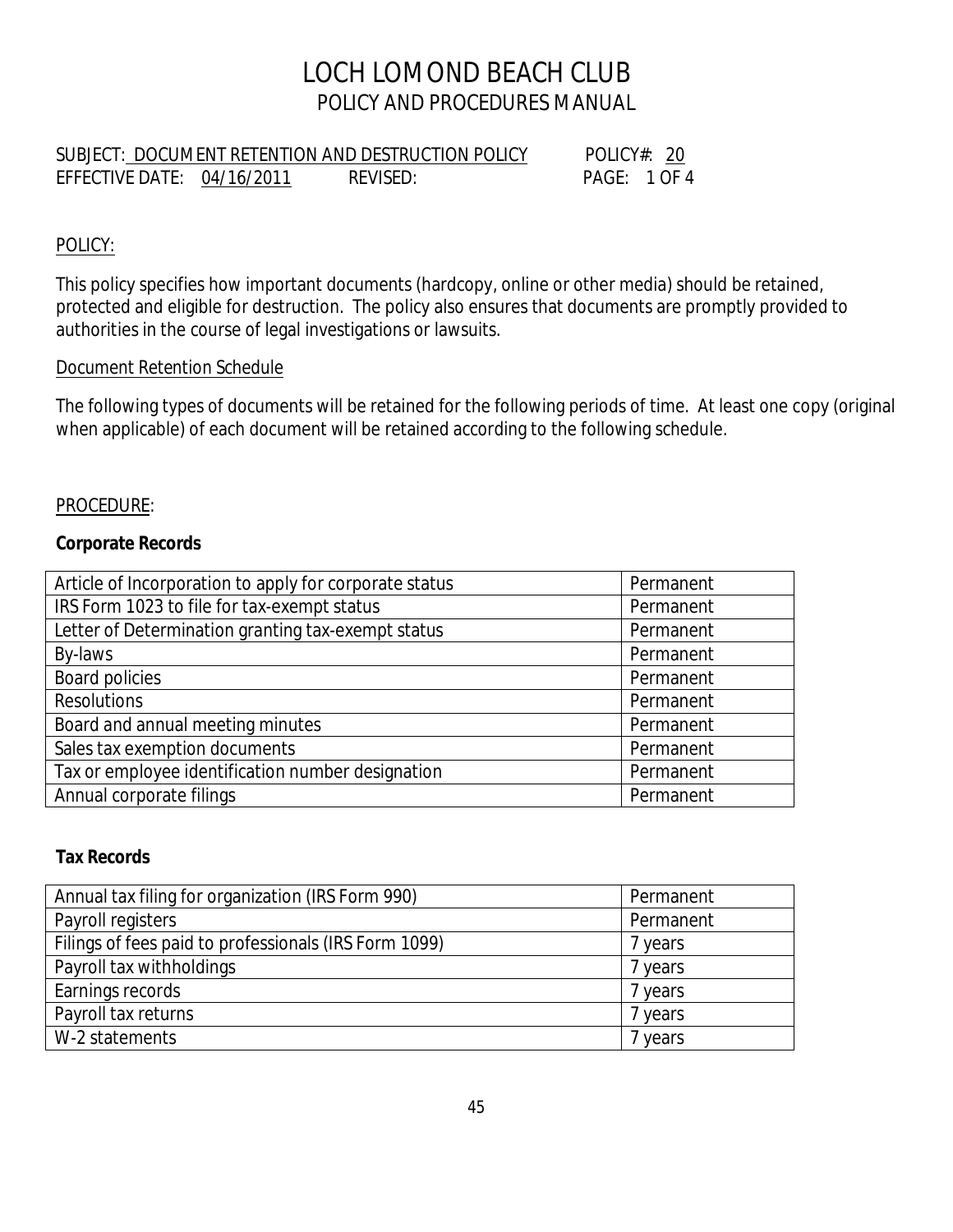# LOCH LOMOND BEACH CLUB POLICY AND PROCEDURES MANUAL

SUBJECT: <u>Document Retention/Destruction</u> POLICY#: <u>20</u> EFFECTIVE DATE: 4/16/2011<br>REVISED: PAGE: 2 OF 4

PAGE: 2 OF 4

## **Financial Records**

| Chart of Accounts                                    | Permanent |
|------------------------------------------------------|-----------|
| <b>Fiscal Policies and Procedures</b>                | Permanent |
| <b>Audits</b>                                        | Permanent |
| <b>Financial statements</b>                          | Permanent |
| General Ledger                                       | Permanent |
| Accounts payable ledger                              | 7 years   |
| Accounts receivable ledger                           | 7 years   |
| Check registers/books                                | 7 years   |
| <b>Business expenses documents</b>                   | 7 years   |
| Bank deposit slips                                   | 7 years   |
| Cancelled checks                                     | 7 years   |
| <b>Invoices</b>                                      | 7 years   |
| Investment records (deposits, earnings, withdrawals) | 7 years   |
| Property/asset inventories                           | 7 years   |
| Petty cash receipts/documents                        | 3 years   |
| Credit card receipts                                 | 3 years   |

## **Personnel Records**

| Employee offer letters                                  | Permanent                 |
|---------------------------------------------------------|---------------------------|
| Confirmation of employment letters                      | Permanent                 |
| Benefits descriptions per employee                      | Permanent                 |
| Pension records                                         | Permanent                 |
| Employee applications and resumes                       | 7 years after termination |
| Promotions, demotions, letter of reprimand, termination | 7 years after termination |
| Job descriptions, performance goals                     | 7 years after termination |
| Accident reports (settled)                              | 7 years                   |
| Workers' Compensation records                           | 5 years                   |
| Salary ranges per job description                       | 5 years                   |
| I-9 Forms                                               | 5 years after termination |
| Time reports                                            | 3 years after termination |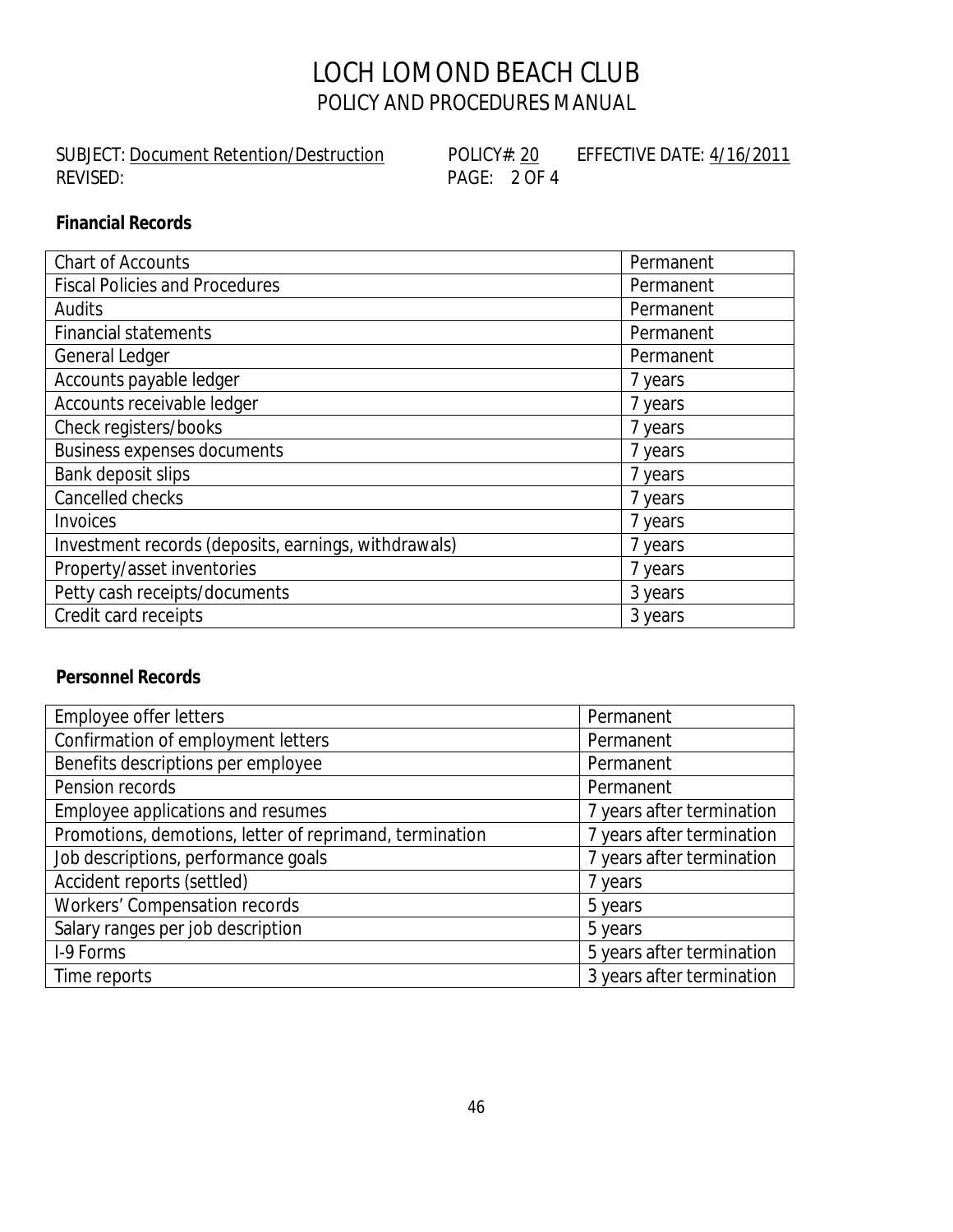# LOCH LOMOND BEACH CLUB POLICY AND PROCEDURES MANUAL

| SUBJECT: Document Retention/Destruction | POLICY#: 20  | EFFECTIVE DATE: 4/2011 |  |
|-----------------------------------------|--------------|------------------------|--|
| REVISED:                                | PAGE: 3 OF 4 |                        |  |

## **Insurance Records**

| Property Insurance policy               | Permanent |
|-----------------------------------------|-----------|
| Directors and Officers Insurance policy | Permanent |
| Workers' Compensation Insurance policy  | Permanent |
| General Liability Insurance policy      | Permanent |
| Insurance claims applications           | Permanent |
| Insurance dispersements/denials         | Permanent |

#### **Contracts**

| All insurance contracts | Permanent |
|-------------------------|-----------|
| Employee contracts      | Permanent |
| Construction contracts  | Permanent |
| Legal correspondence    | Permanent |
| Loan/mortgage contracts | Permanent |
| Leases/deeds            | Permanent |
| Vendor contracts        | 7 years   |
| Warranties              | 7 years   |

## **Donations/Funder Records**

| Grant dispersal contract | Permanent |
|--------------------------|-----------|
| Donor lists              | vears     |
| Grant applications       | vears     |
| Donor acknowledgements   | vears     |

## **Management Plans and Procedures**

| <b>Strategic Plans</b>                                                   | 7 years |
|--------------------------------------------------------------------------|---------|
| Staffing, programs, marketing, finance, fundraising and evaluation plans | 7 years |
| Vendor contacts                                                          | 7 years |
| Disaster Recovery Plan                                                   | 7 years |